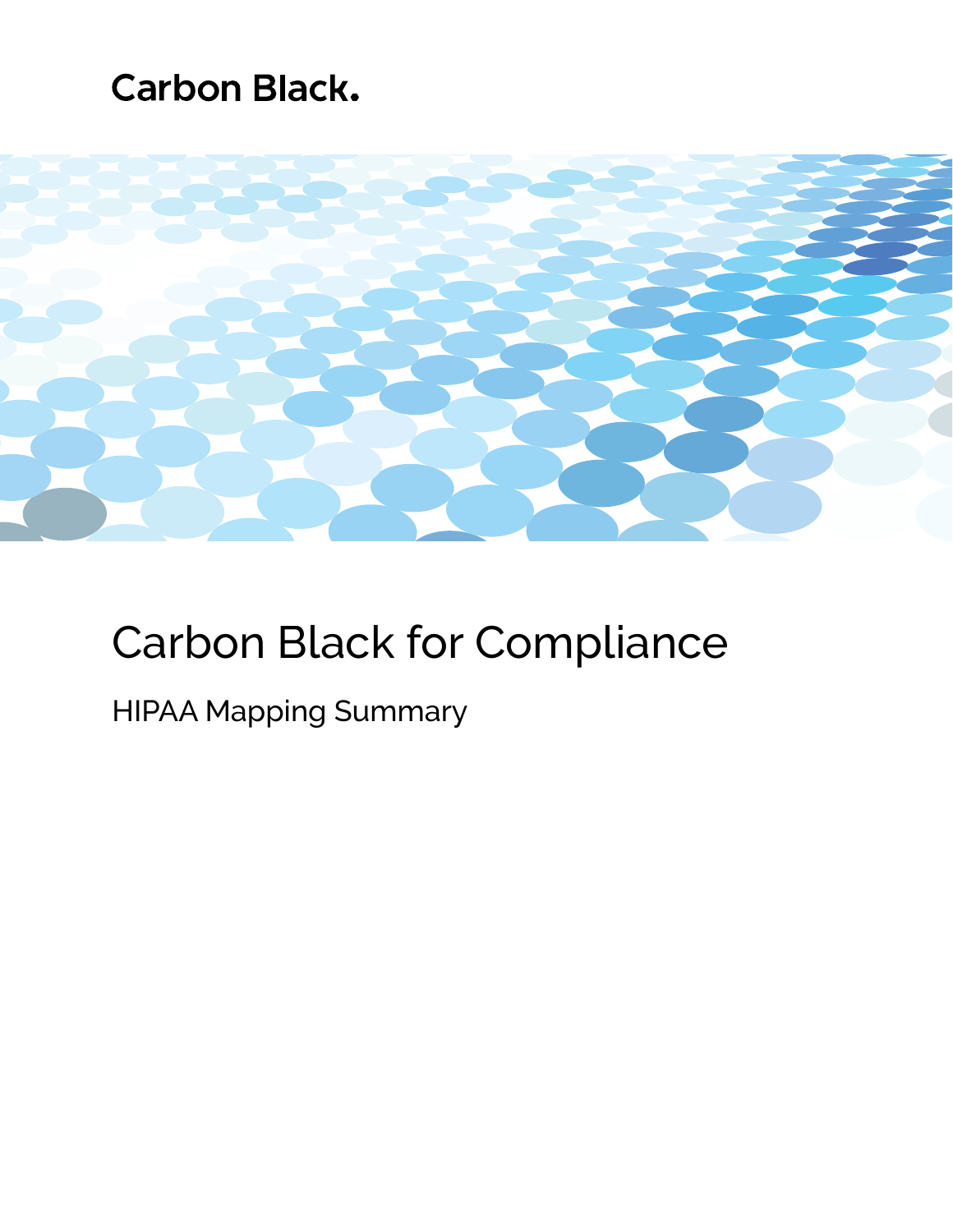| <b>Section</b> | <b>Standard</b> | Implementation<br><b>Specification</b><br>$R = Required$ | <b>How Carbon Black Helps</b> |
|----------------|-----------------|----------------------------------------------------------|-------------------------------|
|                |                 | A = Addressable                                          |                               |

| 164.308(a)(1) | Security<br>Management<br>Process | Risk Analysis (R)   | Carbon Black File Analysis and Vulnerability Management Solution<br>Carbon Black Protection can assign trust and threat ratings for all<br>software in your environment giving you a real-time feed of new and<br>existing file reputations in order to filter out compelling data. Views<br>can be filtered on risk weight or any other metric contained within<br>Carbon Black Threat Intel such as prevalence, key vulnerability,<br>publisher, threat, trust and more. Cb Protection will be able to build a<br>trust base around any desired threat level, therefore eliminating the<br>risk posed by those potential vulnerabilities by simply blocking them<br>from execution if the risk is deemed too high. |
|---------------|-----------------------------------|---------------------|----------------------------------------------------------------------------------------------------------------------------------------------------------------------------------------------------------------------------------------------------------------------------------------------------------------------------------------------------------------------------------------------------------------------------------------------------------------------------------------------------------------------------------------------------------------------------------------------------------------------------------------------------------------------------------------------------------------------|
|               |                                   | Risk Management (R) | Cb Protection File Analysis and Vulnerability Management<br>Cb Protection allows enterprises to set trusted software rules<br>and proactively block the execution of any software that is not<br>preapproved to run. Cb Protection there is no scanning, no signatures<br>updates, and no intermittent risk assessment around patching.<br>Untrusted software is continuously blocked without the burden of<br>keeping signature files up to date. Cb Protection also provides real-<br>time file monitoring to protect your critical configuration files from<br>unauthorized change while allowing companies to view their risk<br>exposure at any time.                                                           |
|               |                                   | Sanction Policy (R) | With the control that Cb Protection introduces to at the application<br>level, sanctions in the way of higher enforcement and unapproved<br>software can be imposed on any sector of the workforce if it's<br>deemed that they have failed to comply with the security policies and<br>procedures.                                                                                                                                                                                                                                                                                                                                                                                                                   |

#### **Administrative Safeguards**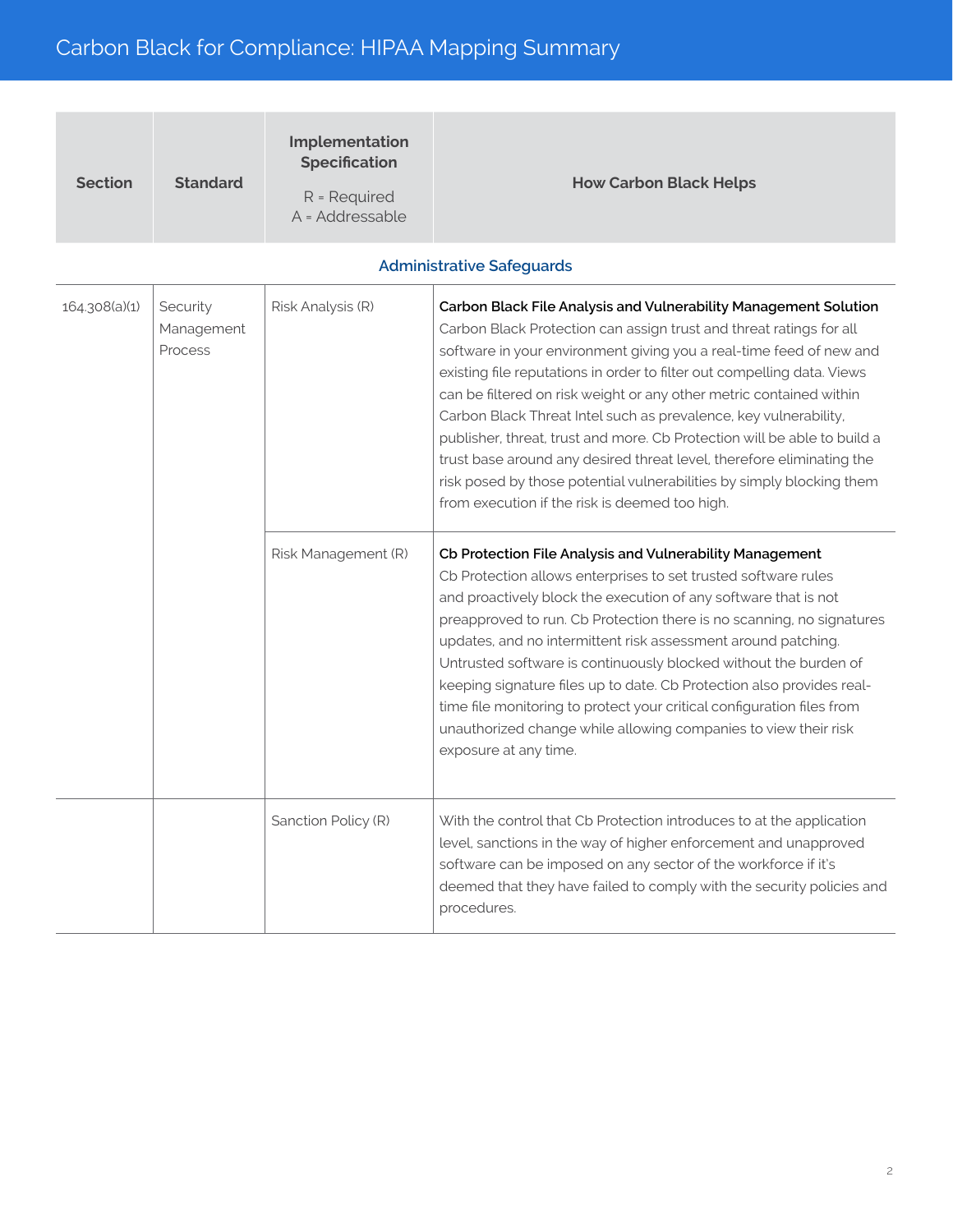|               |                                     | Information System<br>Activity Review (R)                     | Cb Protection provides a real time inventory of all file assets<br>installed on an endpoint; users can centrally identify the presence<br>or absence of vendor-supplied security patches. This real time<br>business intelligence allows the review of event activity in numerous<br>perspectives, such as:<br>· Track and automatically reconcile and validate changes against<br>enterprise change management system requests.<br>Maintain archive version of configuration files for easy rollback.<br>$\bullet$<br>· Track changes to all systems and software and automatically<br>reconcile with approved change requests.<br>Track changes by users to provide evidence of separation of duties<br>across environments. |
|---------------|-------------------------------------|---------------------------------------------------------------|--------------------------------------------------------------------------------------------------------------------------------------------------------------------------------------------------------------------------------------------------------------------------------------------------------------------------------------------------------------------------------------------------------------------------------------------------------------------------------------------------------------------------------------------------------------------------------------------------------------------------------------------------------------------------------------------------------------------------------|
| 164.308(a)(3) | Workforce<br>Security               | Authorization and/or<br>Supervision (A)                       | Cb Protection centrally managed policies automatically identify<br>trusted software in your enterprise and prevent anything else from<br>running.                                                                                                                                                                                                                                                                                                                                                                                                                                                                                                                                                                              |
|               |                                     | Workforce Clearance<br>Procedure (A)                          | IT and cloud driven approvals with trust policies for software "pushed"<br>to end-users. These dynamic policies are aligned with IT-confirmed<br>trusted sources, such as software publishers, internal software<br>repositories, software delivery and patch- management solutions.<br>This allows trusted software to run with minimal or no administrative<br>effort.                                                                                                                                                                                                                                                                                                                                                       |
|               |                                     | <b>Termination Procedure</b><br>(A)                           | Cb Protection Device and File Asset Control<br>Cb Protection lets you enforce read, write and execute policies for<br>both data and software on USB keys and other such removable<br>media. Devices can be banned or approved by specific device type or<br>by specific device by serial number. This allows full control and audit<br>on all events related to the movement and use of data throughout the<br>enterprise.                                                                                                                                                                                                                                                                                                     |
| 164.308(a)(4) | Information<br>Access<br>Management | <b>Isolating Healthcare</b><br>Clearinghouse<br>Functions (R) | N/A – must be done in a manual fashion as it pertains to business<br>manual functions within the organization.                                                                                                                                                                                                                                                                                                                                                                                                                                                                                                                                                                                                                 |
|               |                                     | Access Authorization (A)                                      | Cb Protection Device and File Asset Control<br>Cb Protection lets you enforce read, write and execute policies for<br>both data and software on USB keys and other such removable<br>media. Devices can be banned or approved by specific device type or<br>by specific device by serial number. This allows full control and audit<br>on all events related to the movement and use of data throughout the<br>enterprise.                                                                                                                                                                                                                                                                                                     |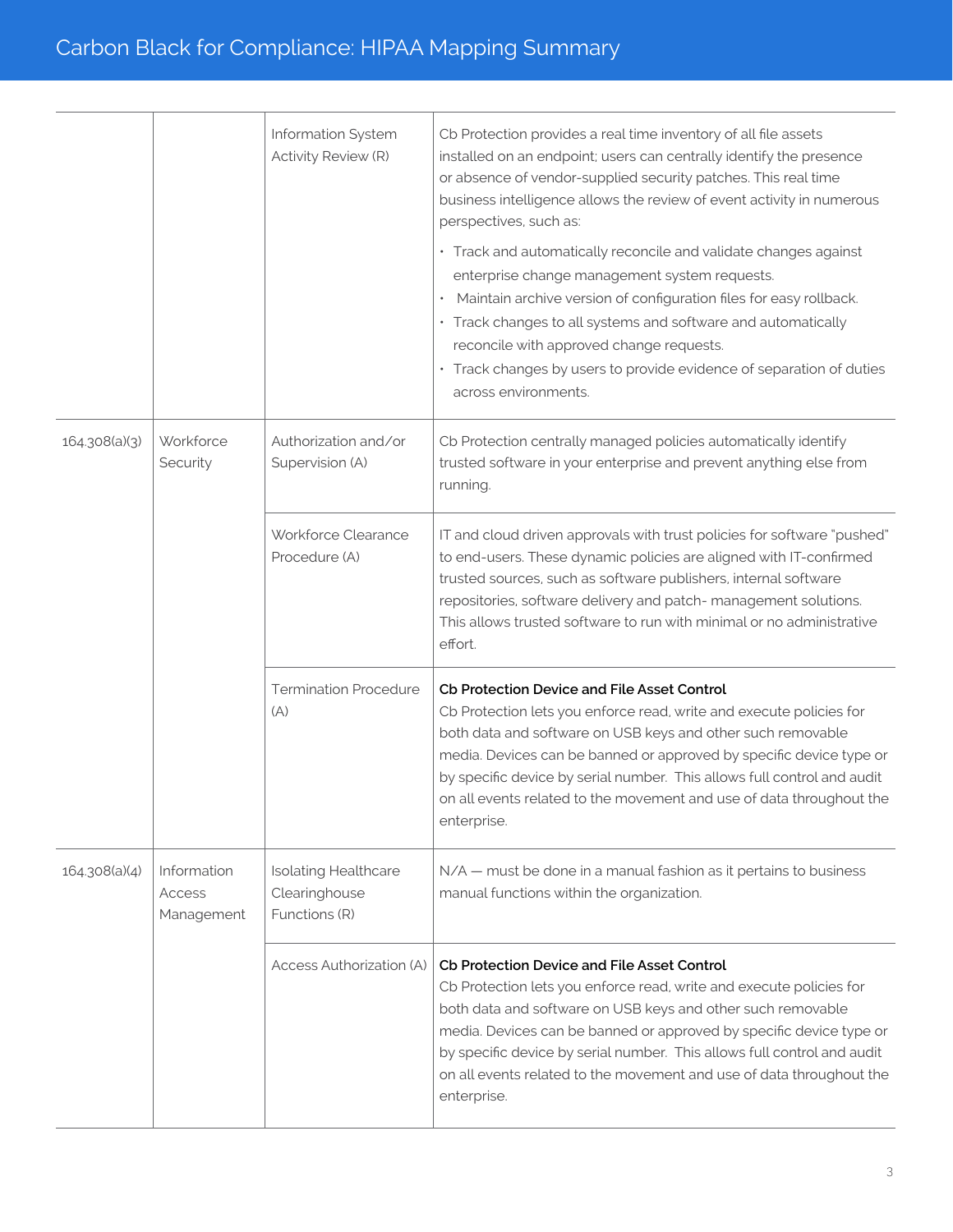|               |                                       | <b>Access Establishment</b><br>and Modification (A) | Cb Protection Access and Modification Control<br>Cb Protection helps organizations ensure that only trusted<br>applications and devices are allowed to run on their devices. IT can<br>set controls to ban portable storage devices from reading, writing<br>and executing—even down to a specific serial number, preventing<br>accidental or malicious information leakage. In addition, Cb<br>Protection's device control policies and trusted software lists ensure<br>that only authorized personnel are allowed to copy data to portable<br>storage devices, which controls the distribution, storage, accessibility,<br>and portability of confidential information.                                                                                                                                                                                                                                                                                                                                                                                                                                                                                                                                                                                                                                                                                                                                                                                                                                    |
|---------------|---------------------------------------|-----------------------------------------------------|---------------------------------------------------------------------------------------------------------------------------------------------------------------------------------------------------------------------------------------------------------------------------------------------------------------------------------------------------------------------------------------------------------------------------------------------------------------------------------------------------------------------------------------------------------------------------------------------------------------------------------------------------------------------------------------------------------------------------------------------------------------------------------------------------------------------------------------------------------------------------------------------------------------------------------------------------------------------------------------------------------------------------------------------------------------------------------------------------------------------------------------------------------------------------------------------------------------------------------------------------------------------------------------------------------------------------------------------------------------------------------------------------------------------------------------------------------------------------------------------------------------|
| 164.308(a)(5) | Security<br>Awareness and<br>Training | Security Reminders (A)                              | Cb Protection Policy Awareness and Enforcement<br>Cb Protection notification controls and customizable notification<br>messages are delivered to end users when attempting to contravene<br>security policy. This will both enforce policy and educate users on<br>policy guidelines.                                                                                                                                                                                                                                                                                                                                                                                                                                                                                                                                                                                                                                                                                                                                                                                                                                                                                                                                                                                                                                                                                                                                                                                                                         |
|               |                                       | Protection from<br>Malicious Software (A)           | Cb Protection Enterprise Application Control and Trust-Based<br>Detection<br>Cb Protection detects and stops advanced threats and malware<br>that evade traditional security solutions. This approach combines<br>three key technologies: a real-time sensor that monitors and records<br>all activity on every server, endpoint, and fixed-function device;<br>policy-driven application control and whitelisting that enables<br>organizations to specify the software they trust and automatically<br>prevent everything else from executing; and the largest cloud-driven<br>software reputation service that provides trust ratings for the world's<br>software. This combination gives organizations immediate visibility<br>into the software running in their enterprises; real-time detection<br>and protection against cyber threats; and the richest set of forensics<br>information for incident response.<br>The Carbon Black Security Platform provides you with a set of<br>Advanced Threat Indicators (ATI) that look for (potential) threats within<br>servers and endpoints. ATIs are based on advanced indicators of<br>compromise that look at not only static, but also real-time and time-<br>based event information to identify suspicious files and activities.<br>Carbon Black Enterprise Response is uniquely able to identify threats<br>before they are able to compromise your environment, as well as<br>those that may be in progress or those that may have run in the past. |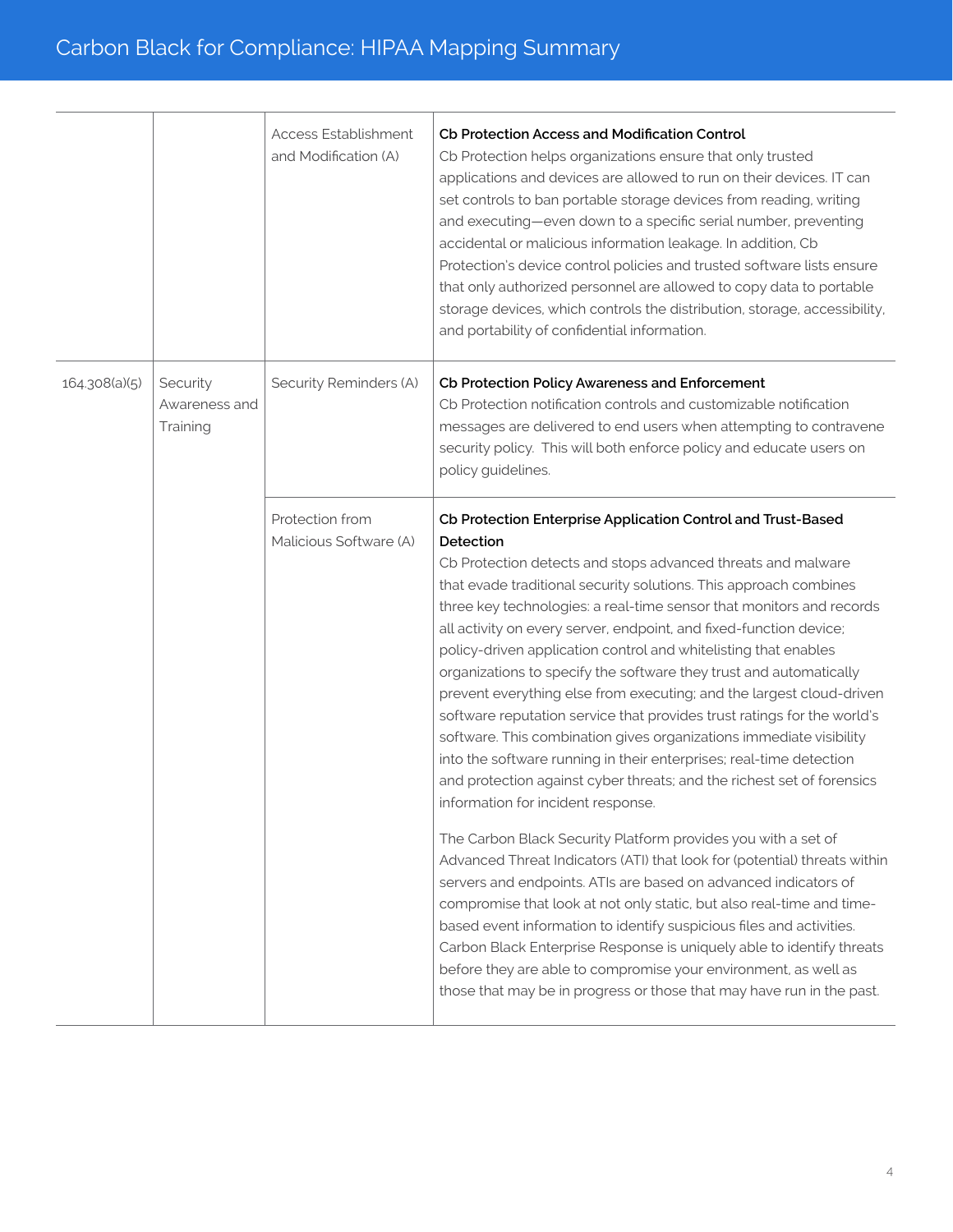|               |                                    | Log-in Monitoring (A)                       | Cb Protection Policy Awareness and Enforcement<br>Cb Protection notification controls and customizable notification<br>messages are delivered to end users when attempting to contravene<br>security policy. This will both enforce policy and educate users on<br>policy guidelines.                                                                                                                                      |
|---------------|------------------------------------|---------------------------------------------|----------------------------------------------------------------------------------------------------------------------------------------------------------------------------------------------------------------------------------------------------------------------------------------------------------------------------------------------------------------------------------------------------------------------------|
|               |                                    | Password Management<br>(A)                  | Cb Protection Policy Awareness and Enforcement<br>Cb Protection notification controls and customizable notification<br>messages are delivered to end users when attempting to contravene<br>security policy. This will both enforce policy and educate users on<br>policy guidelines.                                                                                                                                      |
| 164.308(a)(6) | Security<br>Incident<br>Procedures | Response and<br>Reporting (R)               | Cb Protection security events and Incident Reporting<br>Real-time software tracking enables comparisons against approved<br>configurations to visually identify users or systems that are high risk,<br>out of compliance, or are likely to generate frequent support calls.<br>Both drift against baselines and forensic audit reporting is available to<br>dissect the full spectrum of any event.                       |
| 164.308(a)(7) | Contingency<br>Plan                | Data Backup Plan (R)                        | Cb Protection Device and File Asset Control<br>Cb Protection lets you enforce read, write and execute policies for<br>both data and software on USB keys and other such removable<br>media. Devices can be banned or approved by specific device type or<br>by specific device by serial number. This allows full control and audit<br>on all events related to the movement and use of data throughout the<br>enterprise. |
|               |                                    | Disaster Recovery Plan<br>(R)               | Cb Protection Policy Awareness and Enforcement<br>Cb Protection notification controls and customizable notification<br>messages are delivered to end users to facilitate the distribution of<br>the Disaster Recovery Plan and security policy. This will both enforce<br>policy and educate users on policy guidelines.                                                                                                   |
|               |                                    | <b>Emergency Mode</b><br>Operation Plan (R) | Cb Protection Policy Awareness and Enforcement<br>Cb Protection notification controls and customizable notification<br>messages are delivered to end users to facilitate the distribution of<br>the Emergency Mode Operation Plan and security policy. This will<br>both enforce policy and educate users on policy guidelines.                                                                                            |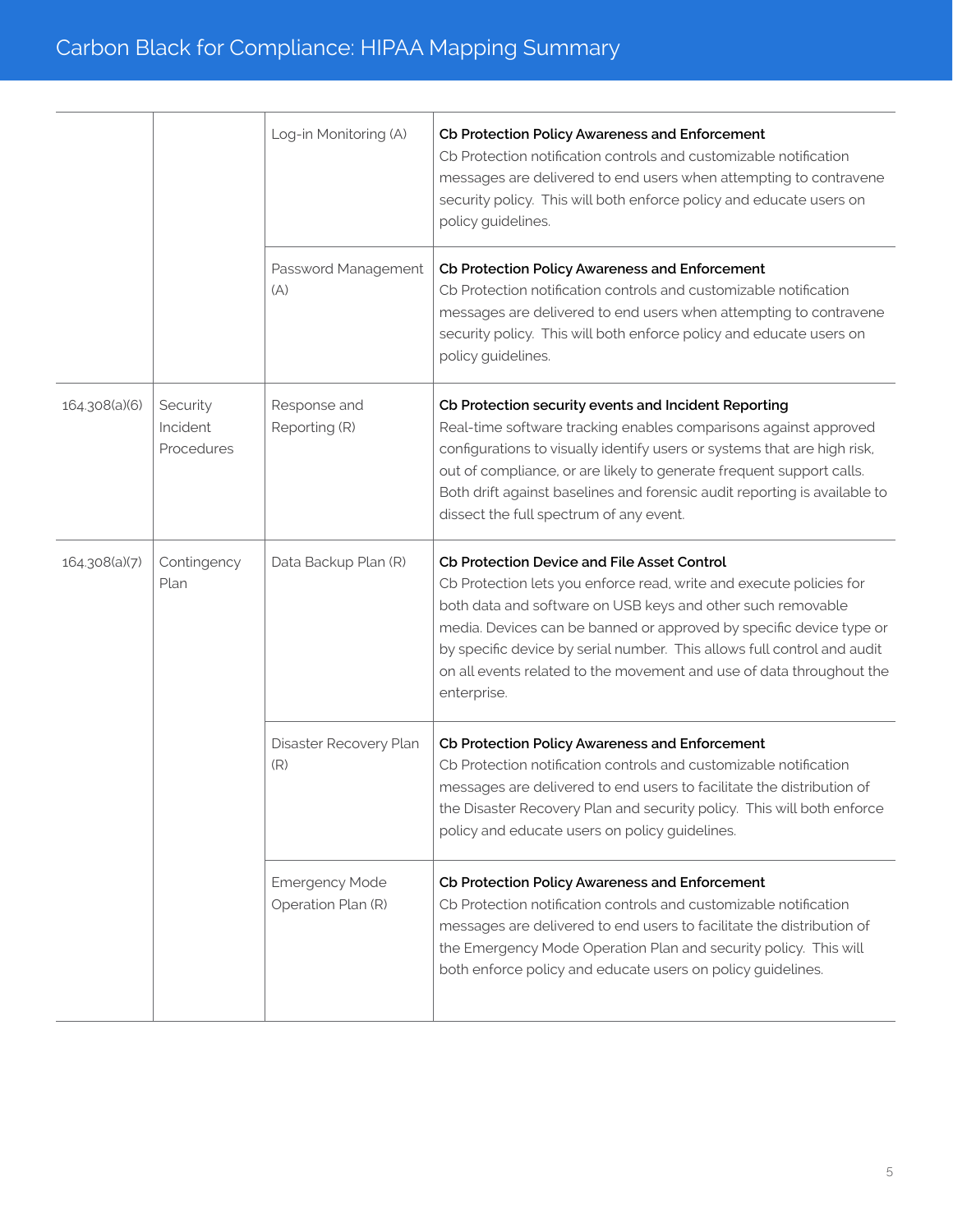| 164.308(a)(8) | Evaluation                                                             |                                              | Cb Protection Policy Assessment and Validation<br>Cb Protection has solutions and services that can help assess the<br>compliance stance for HIPAA and or can assist in providing pre-<br>compliance information to and external evaluator or independent<br>assessor.                                                                                                                                                     |
|---------------|------------------------------------------------------------------------|----------------------------------------------|----------------------------------------------------------------------------------------------------------------------------------------------------------------------------------------------------------------------------------------------------------------------------------------------------------------------------------------------------------------------------------------------------------------------------|
| 164.308(b)(1) | <b>Business</b><br>Associate<br>Contracts<br>and Other<br>Arrangements | Written Contract or<br>Other Arrangement (R) | Cb Protection Device and File Asset Control<br>Cb Protection lets you enforce read, write and execute policies for<br>both data and software on USB keys and other such removable<br>media. Devices can be banned or approved by specific device type or<br>by specific device by serial number. This allows full control and audit<br>on all events related to the movement and use of data throughout the<br>enterprise. |

#### **Physical Safeguards**

| 164.310(a)(1) | <b>Facility Access</b><br>Controls | <b>Contingency Operations</b><br>(A)               | This is a physical access security control.<br>Cb Protection Security Policy Awareness and Enforcement<br>The enforcement mechanism can be used to ensure the<br>consumption of the policy around the control and audit the<br>successful dissemination of the plan to the stakeholders.                                                                                                                                                                                                                                                                                                                                                                                                                          |
|---------------|------------------------------------|----------------------------------------------------|-------------------------------------------------------------------------------------------------------------------------------------------------------------------------------------------------------------------------------------------------------------------------------------------------------------------------------------------------------------------------------------------------------------------------------------------------------------------------------------------------------------------------------------------------------------------------------------------------------------------------------------------------------------------------------------------------------------------|
|               |                                    | Access Control and<br><b>Validation Procedures</b> | <b>Carbon Black Device and File Asset Control</b><br>Carbon Black lets you enforce read, write and execute policies for<br>both data and software on USB keys and other such removable<br>media. Devices can be banned or approved by specific device type or<br>by specific device by serial number. This allows full control and audit<br>on all events related to the movement and use of data throughout the<br>enterprise.                                                                                                                                                                                                                                                                                   |
| 164.310(b)    | Workstation<br>Use                 | (A)                                                | Cb Protection File Integrity Control<br>Cb Protection's continuous, real-time file monitoring protects your<br>critical configuration files from unauthorized change to meet file<br>integrity monitoring and audit trail rules. Cb Protection blocks<br>unauthorized activities, and ensures that only authorized processes<br>can write to log data files.<br>Cb Protection Policy Enforcement and Thresholds<br>Cb Protection's centrally managed policies automatically identify<br>trusted software in your enterprise and prevent anything else from<br>running. Policies can be set for individuals or groups and approval<br>thresholds established in order to ensure compliance across<br>workstations. |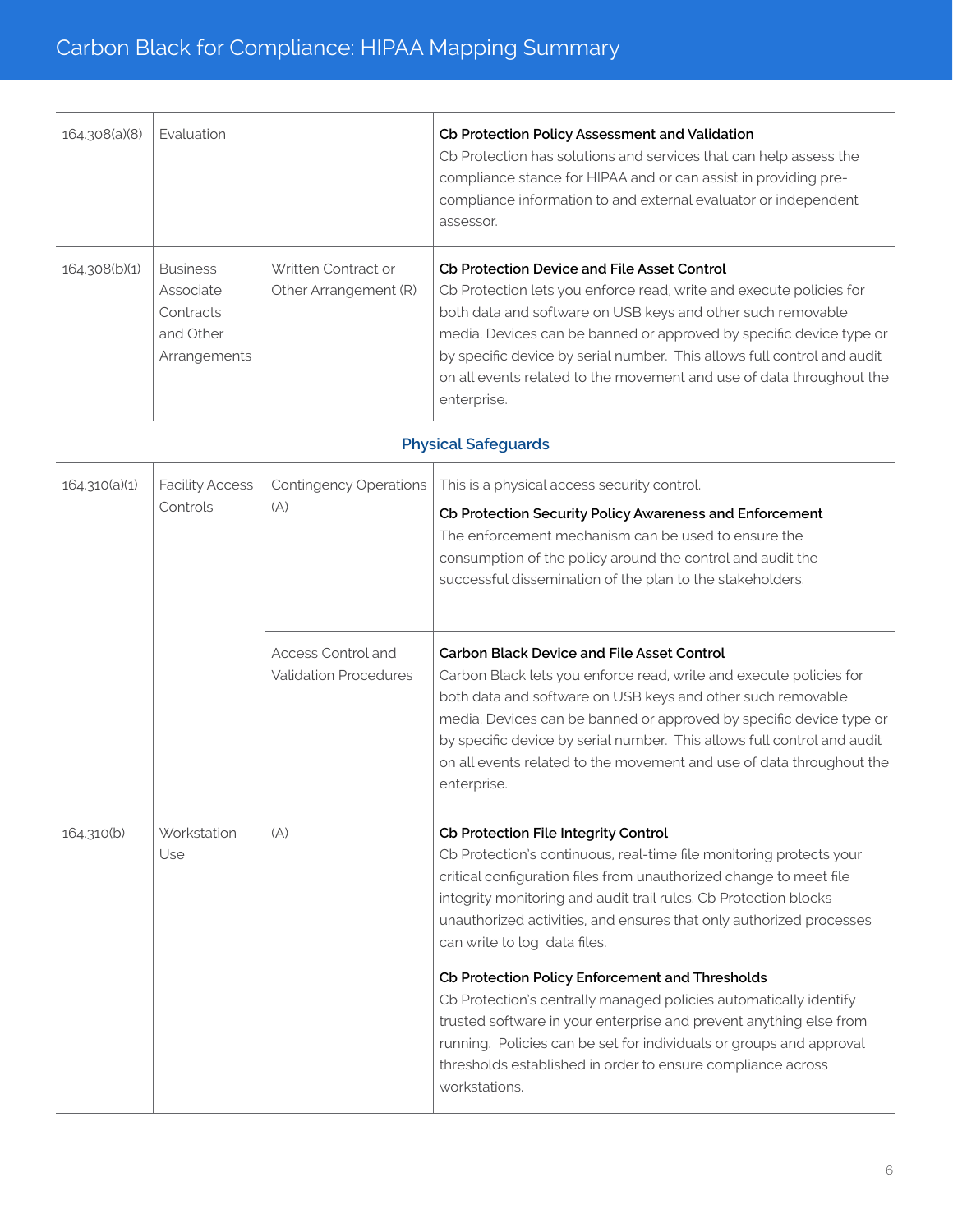| 164.310(c)    | Workstation<br>Security      | (R)                            | Control user and machine rights and machine access<br>Cb Protection Policy Enforcement and Thresholds<br>Cb Protection helps organizations ensure that only trusted<br>applications and devices are allowed to run on their workstation<br>devices. IT can set controls to ban portable storage devices from<br>reading, writing and executing-even down to a specific serial<br>number, preventing accidental or malicious information leakage. In<br>addition, Cb Protection's device control policies and trusted software<br>lists ensure that only authorized personnel are allowed to copy data<br>to portable storage devices, which controls the distribution, storage,<br>accessibility, and portability of confidential information. |
|---------------|------------------------------|--------------------------------|------------------------------------------------------------------------------------------------------------------------------------------------------------------------------------------------------------------------------------------------------------------------------------------------------------------------------------------------------------------------------------------------------------------------------------------------------------------------------------------------------------------------------------------------------------------------------------------------------------------------------------------------------------------------------------------------------------------------------------------------|
| 164.310(d)(1) | Device and<br>Media Controls | Disposal (R)                   | <b>Cb Protection Device and File Asset Control</b><br>Cb Protection lets you enforce read, write and execute policies for<br>both data and software on USB keys and other such removable<br>media. Devices can be banned or approved by specific device type or<br>by specific device by serial number. This allows full control and audit<br>on all events related to the movement and use of data throughout the<br>enterprise.                                                                                                                                                                                                                                                                                                              |
|               |                              | Media Reuse (R)                | <b>Cb Protection Device and File Asset Control</b><br>Cb Protection lets you enforce read, write and execute policies for<br>both data and software on USB keys and other such removable<br>media. Devices can be banned or approved by specific device type or<br>by specific device by serial number. This allows full control and audit<br>on all events related to the movement and use of data throughout the<br>enterprise.                                                                                                                                                                                                                                                                                                              |
|               |                              | Accountability (A)             | Cb Protection Device and File Asset Control<br>Cb Protection lets you enforce read, write and execute policies for<br>both data and software on USB keys and other such removable<br>media. Devices can be banned or approved by specific device type or<br>by specific device by serial number. This allows full control and audit<br>on all events related to the movement and use of data throughout the<br>enterprise.                                                                                                                                                                                                                                                                                                                     |
|               |                              | Data Backup and<br>Storage (A) | <b>Cb Protection Device and File Asset Control</b><br>Cb Protection lets you enforce read, write and execute policies for<br>both data and software on USB keys and other such removable<br>media. Devices can be banned or approved by specific device type or<br>by specific device by serial number. This allows full control and audit<br>on all events related to the movement and use of data throughout the<br>enterprise.                                                                                                                                                                                                                                                                                                              |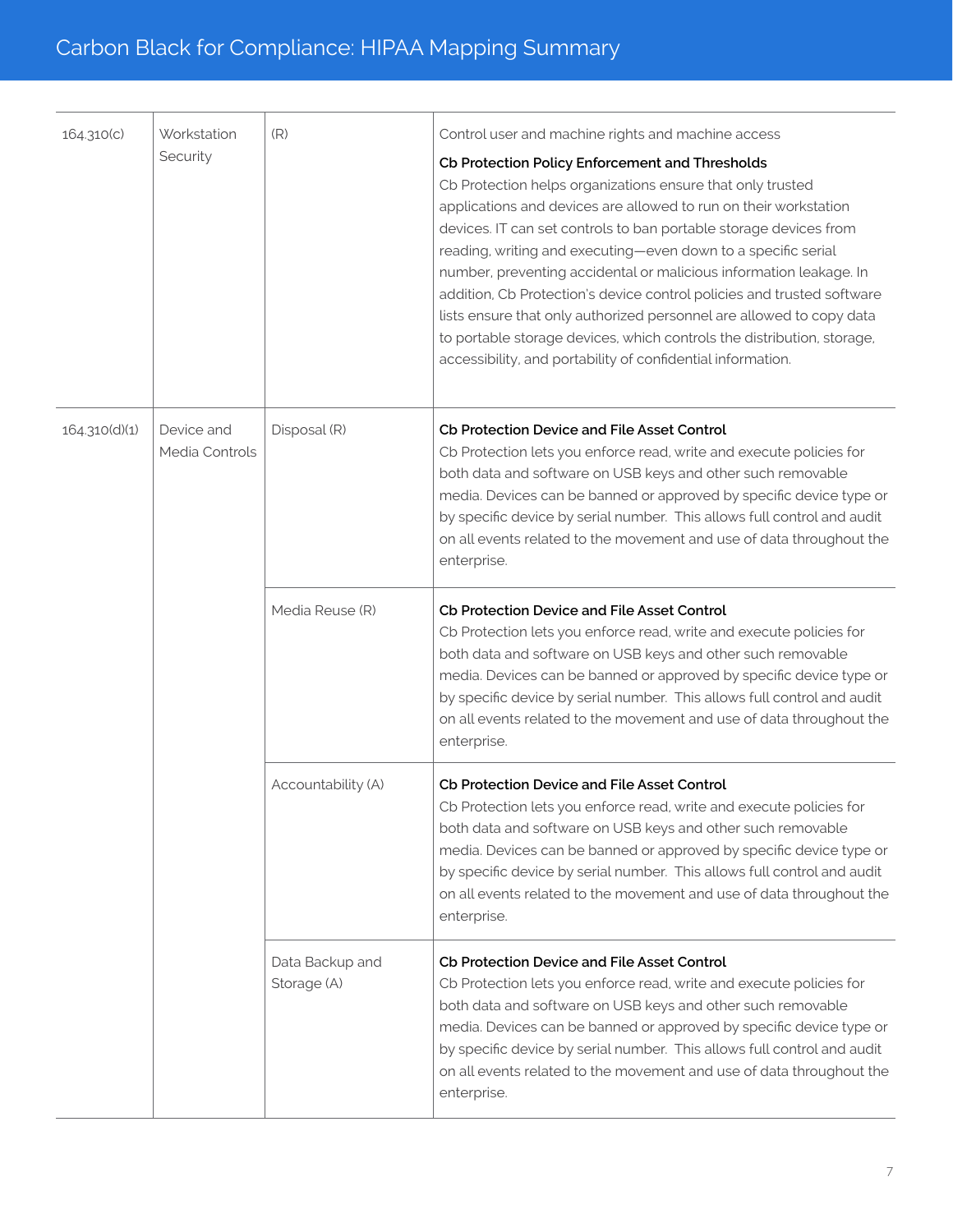|               | <b>Technical Safeguards</b>           |                                                                                       |                                                                                                                                                                                                                                                                                                                                                                                                                                                                                                                                                                                                                                                                                                                                                                                                                                                                                                                                                                                                                                                           |  |
|---------------|---------------------------------------|---------------------------------------------------------------------------------------|-----------------------------------------------------------------------------------------------------------------------------------------------------------------------------------------------------------------------------------------------------------------------------------------------------------------------------------------------------------------------------------------------------------------------------------------------------------------------------------------------------------------------------------------------------------------------------------------------------------------------------------------------------------------------------------------------------------------------------------------------------------------------------------------------------------------------------------------------------------------------------------------------------------------------------------------------------------------------------------------------------------------------------------------------------------|--|
| 164.312(a)(1) | <b>Access Control</b>                 | Unique User<br>Identification (R)                                                     | Cb Protection Policy Enforcement and Thresholds<br>Cb Protection can inherit user privileges and set policies and<br>enforcement levels based on existing MS Active Directory and other<br>directory servers. This allows synchronization between organizational<br>standards for user identification and controls user approvals based on<br>policies.                                                                                                                                                                                                                                                                                                                                                                                                                                                                                                                                                                                                                                                                                                   |  |
| 164.312(b)    | <b>Audit Controls</b>                 |                                                                                       | Cb Protection Asset Monitoring and File Analysis<br>Cb Protection can assigns trust and threat ratings for all software in<br>your environment giving you a real-time feed of new and existing<br>file reputations in order to filter out compelling data. Views can be<br>filtered on risk weight or any other metric contained within Cb Threat<br>Intel such as prevalence, key vulnerability, publisher, threat, trust and<br>more. The ability to assign trust ratings to the file inventory aligns<br>with the required audit controls to apply ranks and measure to any<br>possible or known vulnerability. This ensures a more concise pre-<br>compliance audit process. Cb Protection will be able to build a trust<br>base around any desired threat level, therefore eliminating the risk<br>posed by those potential vulnerabilities by simply blocking them from<br>execution if the deemed risk is too high. This is particularly important<br>since remediation of any discovered or known vulnerabilities is a<br>required audit control. |  |
| 164.312(c)(1) | Integrity                             | Mechanism to<br>Authenticate Electronic<br><b>Protected Health</b><br>Information (A) | <b>Cb Protection Device and File Asset Control</b><br>Cb Protection lets you enforce read, write and execute policies for<br>both data and software on USB keys and other such removable<br>media. Devices can be banned or approved by specific device type or<br>by specific device by serial number. This allows full control and audit<br>on all events related to the movement and use of data throughout the<br>enterprise.                                                                                                                                                                                                                                                                                                                                                                                                                                                                                                                                                                                                                         |  |
| 164.312(d)    | Person<br>or Entity<br>Authentication |                                                                                       | Cb Protection Policy Enforcement and Thresholds<br>Cb Protection can inherit user privileges and set policies and<br>enforcement levels based on existing MS Active Directory and other<br>directory servers. This allows synchronization between organizational<br>standards for user identification and controls user approvals based on<br>policies.                                                                                                                                                                                                                                                                                                                                                                                                                                                                                                                                                                                                                                                                                                   |  |